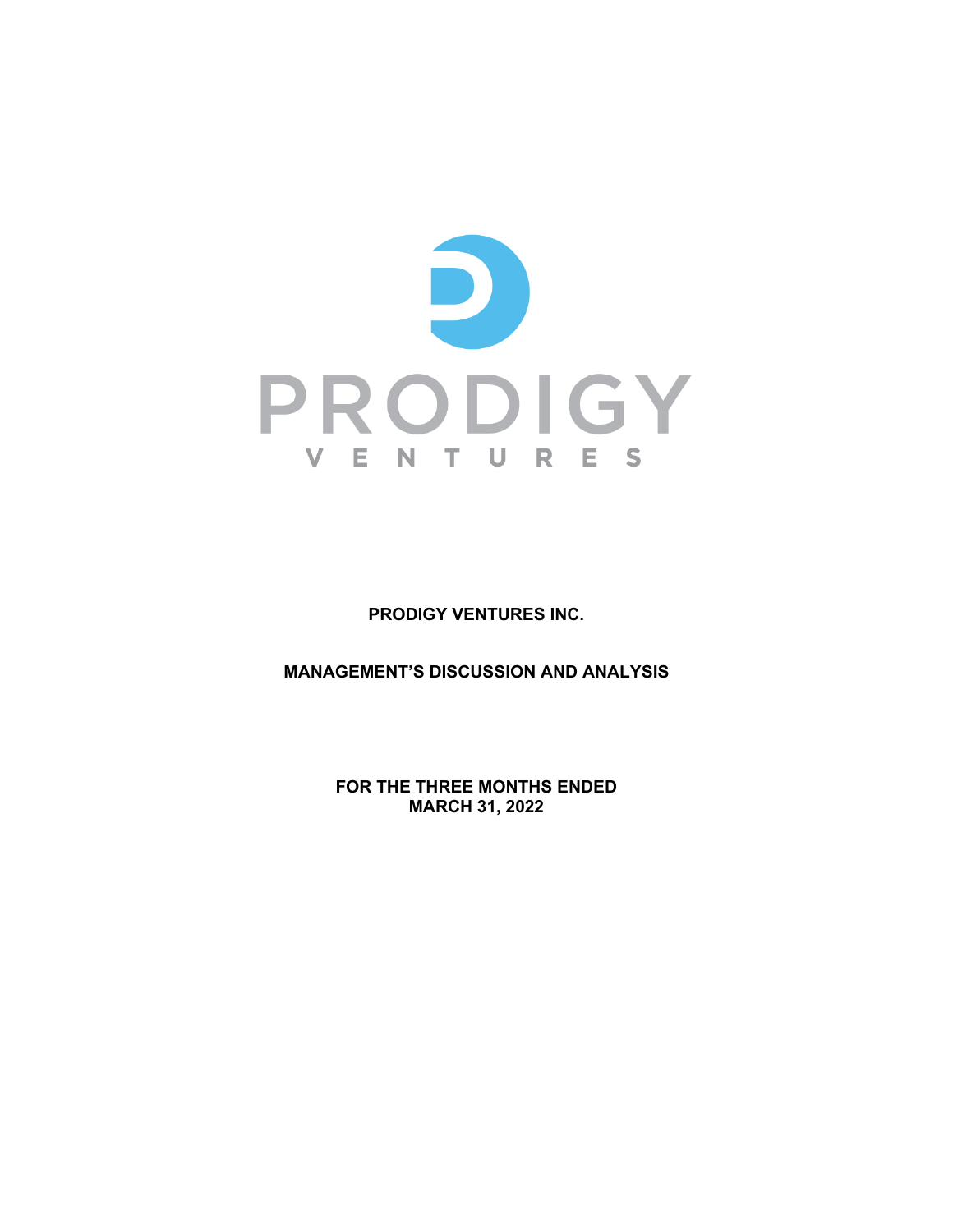### **May 20, 2022**

### **Basis of Presentation**

The following Management Discussion and Analysis ("MD&A") of the financial condition and results of operations of Prodigy Ventures Inc. (the "Company") are the views of management and should be read in conjunction with the consolidated financial statements and related notes for the three months ended March 31, 2022 and 2021, which were prepared in accordance with International Financial Reporting Standards ("IFRS") as issued by the International Accounting Standards Board ("IASB"). All figures are expressed in Canadian dollars unless otherwise indicated.

This report is dated as at May 20, 2022, and the Company's additional public filings can be reviewed via the SEDAR website (www.sedar.com). The Company's Audit Committee and Board of Directors have reviewed and approved the MD&A.

Throughout this document, Prodigy Ventures Inc. is referred to as "Prodigy", "we", "our" or "Company". This MD&A provides information that management believes is relevant to an assessment and understanding of the results of operations and financial condition of the Company.

# **Forward-Looking Statements**

This MD&A contains forward-looking information. Often, but not always, forward-looking information can be identified by the use of words such as "plans", "expects" or "does not expect", "is expected", "estimates", "intends", "anticipates" or "does not anticipate", or "believes", or variations of such words and phrases or states that certain actions, events or results "may", "could", "would", "might" or "will" be taken, occur or be achieved. All statements in this MD&A that do not directly and exclusively relate to historical facts constitute "forward-looking information" within the meaning of Canadian securities laws. This information represents Prodigy's intentions, plans, expectations and beliefs, and are subject to risks, uncertainties and other factors, of which many are beyond the control of the Company. These factors could cause actual results to differ materially from such forward-looking information. These factors include but are not restricted to: the timing and size of new contracts; acquisitions and other corporate developments; the ability to attract and retain qualified personnel; market competition in the rapidly evolving information technology industry; general economic and business conditions; and other risks identified in the MD&A, and Prodigy's consolidated financial statements for three months ended March 31, 2022 as well as assumptions regarding the foregoing. Forward-looking statements speak only as of the date on which they are made. In particular, statements relating to future performance are forward-looking information. Prodigy disclaims any intention or obligation to publicly update or revise any forward-looking information, whether as a result of new information, future events or otherwise, except as required by applicable law. Readers are cautioned not to place undue reliance on this forward-looking information.

# **OVERVIEW**

Prodigy delivers Fintech innovation. The Company provides leading edge platforms, including IDVerifact™ for digital identity, and tunl.™ for open banking and customer chat support, coupled with seamless integration of our partners best-of breed Fintech platforms. Our services business, Prodigy Labs™, integrates and customizes our platforms for unique enterprise customer requirements, and provides technology services for digital identity, open banking, payments and digital transformation. Digital transformation services include strategy, architecture, design, project management, agile development, quality engineering and staff augmentation. Prodigy has been recognized as one of Canada's fastest growing companies with multiple awards.

# **Vision and Strategy**

Prodigy has reached a pivotal point in its strategic development with the closing of the FICANEX Technology acquisition on July 30, 2021. The recently released final report of the Canadian Advisory Committee on Open Banking has recommended the adoption of open banking over the next 18+ months, and our tunl and IDVerifact platforms are ideally positioned to deliver innovation for our customers in this high growth sector.

Prodigy has transitioned from the organic growth of its first seven years to a more aggressive and focused business strategy. This has led to the acquisition of FICANEX Technology and its tunl platform, and the internal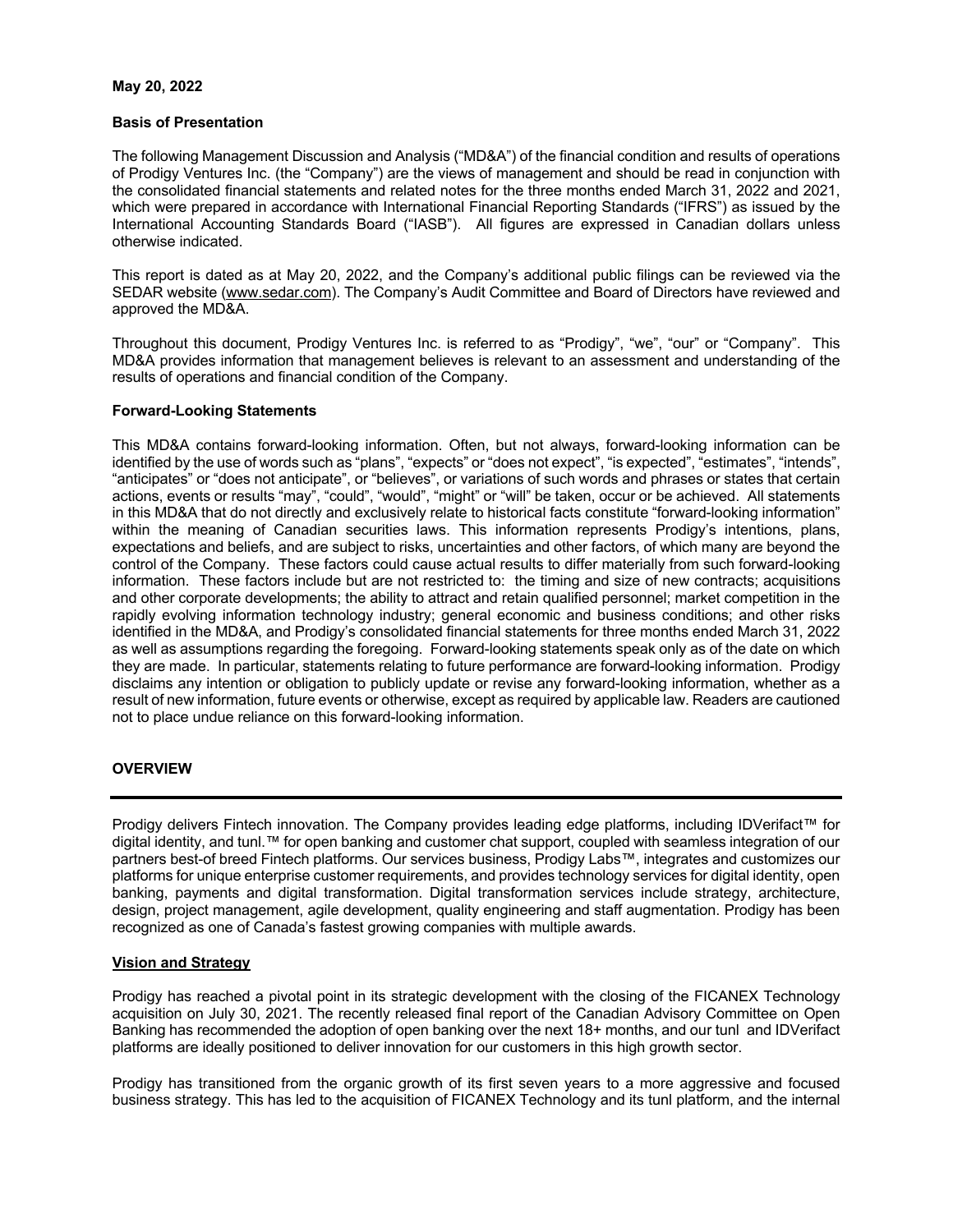development of IDVerifact, coupled with the targeting of enterprise clients requiring transformational services to remove friction and increase the velocity of commerce. Enterprise prospects are keenly interested in digital open banking, digital identity and digital transformation, and they need the platforms and expert assistance to leverage them. Prodigy's management believes that this will result in significant growth.

Prodigy's strategy is to continuously develop and market its open banking tunl platform, and its digital identity IDVerifact platform. The Company is extending its services business, Prodigy Labs, into these new market segments, with new technologies, strategic partnerships, and a broader geographic reach. The tunl and IDVerifact platforms are the cornerstone for this strategy to deliver recurring revenue. The Company has an M&A strategy to acquire additional complementary businesses that are a synergistic fit with these activities.

Prodigy Labs is a trusted technology supplier to leading financial institutions and other large enterprises in North America, providing clients with consulting services for strategy, design, project management, application development, cloud migration, and testing. Prodigy is a leader in the development of open banking, digital identity solutions and enterprise applications for banks, credit unions and other enterprise customers. The Company is a leading innovator in the emerging open banking and digital identity landscape with the development of its tunl and IDVerifact platforms.

# **Intellectual Property**

Currently, Prodigy has no patents. It is reviewing the tunl and IDVerifact platform components and considering its options to patent certain elements.

The rights to the software developed under contract for customers of Prodigy Labs are owned by those customers. Each employee, officer, director, consultant and contractor providing services to Prodigy has assigned to Prodigy all rights such person or entity may have in the work completed on behalf of Prodigy.

## **RECENT DEVELOPMENTS**

# **Launch of IDVerifact**

In May 2021, Prodigy launched IDVerifact, a platform designed and developed to simplify the complexity of multiple digital identity solutions.

The Company's research shows that demands for digital identity are on the rise. On-line stores, regulated products, lottery and i-gaming, banks, financial service providers, and insurers are all looking to protect their customers, their revenues and their brand reputations. Currently, multiple identity verification platforms must be used to ensure trusted transactions, each one addressing only a small part of each individual identity verification requirement.

Prodigy has launched a simplified visual platform to address each one of those needs in a single platform. IDVerifact provides the ability to combine and access a complete suite of leading digital identity providers to meet any business use case. Management believes there is great demand for this platform, which simplifies the complexities of integrating, customizing and maintaining a broad range of digital identity solutions for enterprises in all sectors.

Digital identity technology must be flexible enough to easily evolve as new threats and requirements emerge. IDVerifact is built to eliminate these complexities. It helps enterprises to rethink and re-engineer their customer experiences for rapid adoption, time to market and value realization from digital identity solutions.

With IDVerifact, organizations will stay ahead of fraud, quickly identify risk and ensure compliance while optimizing their ability to grow revenues and improve client experience with digital transactions.

This platform continues to evolve based on client demands and emerging market trends.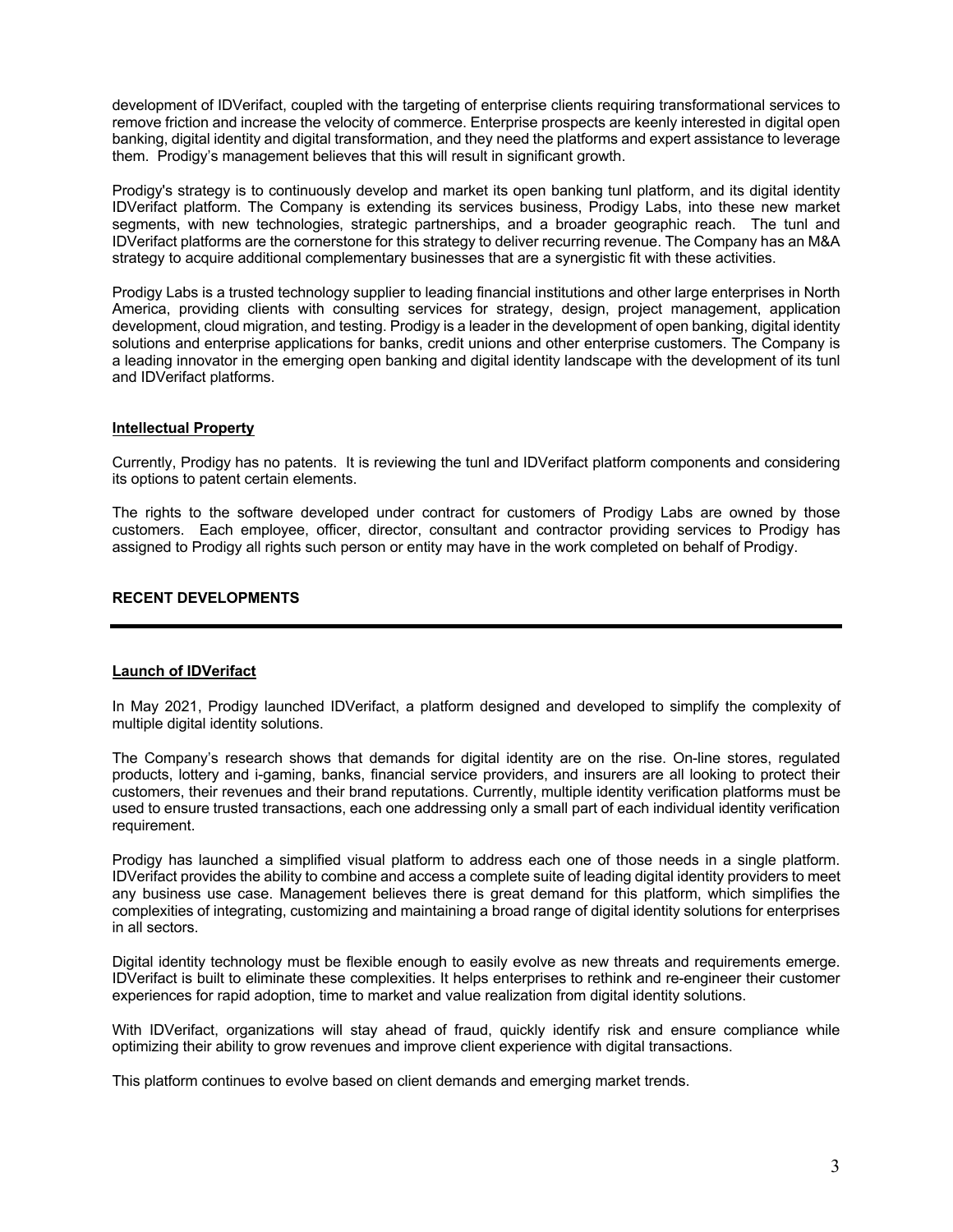# **Acquisition**

On July 30, 2021, the Company completed the acquisition of all of the outstanding units of FICANEX Technology LP, a financial technology platform business, for fair value consideration of \$5,198,163.

Management believes that FICANEX Technology can lead the way to the future for open banking. Their tunl.chat platform provides great value to their credit union and bank customers, and the next release will expand the offering to a much broader range of Fintech services. The tunl. platform compliments Prodigy's IDVerifact platform, and together they are expected to expand Prodigy's recurring platform revenue and enhance our delivery of Fintech innovation.

On closing, pursuant to the terms of the unit purchase agreement, the Company has issued the vendors an aggregate of 26,666,667 units in the capital of Prodigy. Each Prodigy unit consists of one common share of the Company and 0.15 of a common share purchase warrant. In total after applicable closing adjustments, the Company issued 26,507,331 common shares and 4,000,000 common share purchase warrants. Each warrant is exercisable to acquire one common share at a price of 25 cents for a period of two years from the closing of the transaction, provided that if, at any time prior to the date that is two years from the closing date, the volumeweighted average trading price of the common shares on the TSX Venture Exchange, or other principal exchange on which the common shares are listed, is greater than 35 cents for 20 consecutive trading days, the Company may, within 15 days of the occurrence of such event, deliver a notice to the holders of warrants accelerating the expiry date of the warrants to the date that is 45 days following the date of such notice. Any unexercised warrants shall automatically expire at the end of the accelerated exercise period.

# **Covid-19**

In March 2020, the World Health Organization declared a global pandemic following the emergence and rapid spread of a novel strain of the coronavirus ("COVID-19"). which has had a significant impact on businesses through the restrictions put in place by the Canadian, provincial and municipal governments regarding travel, business operations and isolation/quarantine orders. While the Company has been adapting well to the disruptions caused by the pandemic, the full extent of the impact the COVID-19 outbreak may have on the Company will depend on future developments that are highly uncertain and that cannot be predicted with confidence at this time. These uncertainties arise from the inability to predict the ultimate geographic spread of the disease, and the duration of the outbreak, including the duration of travel restrictions, business closures or disruptions, and quarantine/isolation measures that are currently, or may be put, in place by Canada and other countries to fight the virus. Further details regarding the impact that COVID-19 has had on the Company's business to date is set forth in various portions of this MD&A.

# **NON-IFRS FINANCIAL MEASURES**

Our financial statements are prepared in accordance with International Financial Reporting Standards ("IFRS"). Certain financial measures in this MD&A are not prescribed by IFRS. These non-IFRS financial measures are included because management uses the information to analyze operating performance. These non-IFRS financial measures do not have any standardized meaning and are therefore unlikely to be comparable to similar measures presented by other companies. Except as otherwise indicated, these non-IFRS measures are calculated and disclosed on a consistent basis from period to period.

# **Adjusted EBITDA**

Adjusted EBITDA is a non-IFRS financial measure, which is defined as earnings before income tax expense, finance costs, depreciation and amortization and share-based compensation. We exclude these items because they affect the comparability of our financial results and could potentially distort the analysis of trends in our business performance. Adjusted EBITDA is used by management to assess operating performance. The presentation of Adjusted EBITDA is to provide additional useful information to investors and analysts. The measure does not have any standardized meaning under IFRS. Adjusted EBITDA should therefore not be considered in isolation or used in substitute for measures of performance prepared in accordance with IFRS. Other issuers may calculate Adjusted EBITDA differently.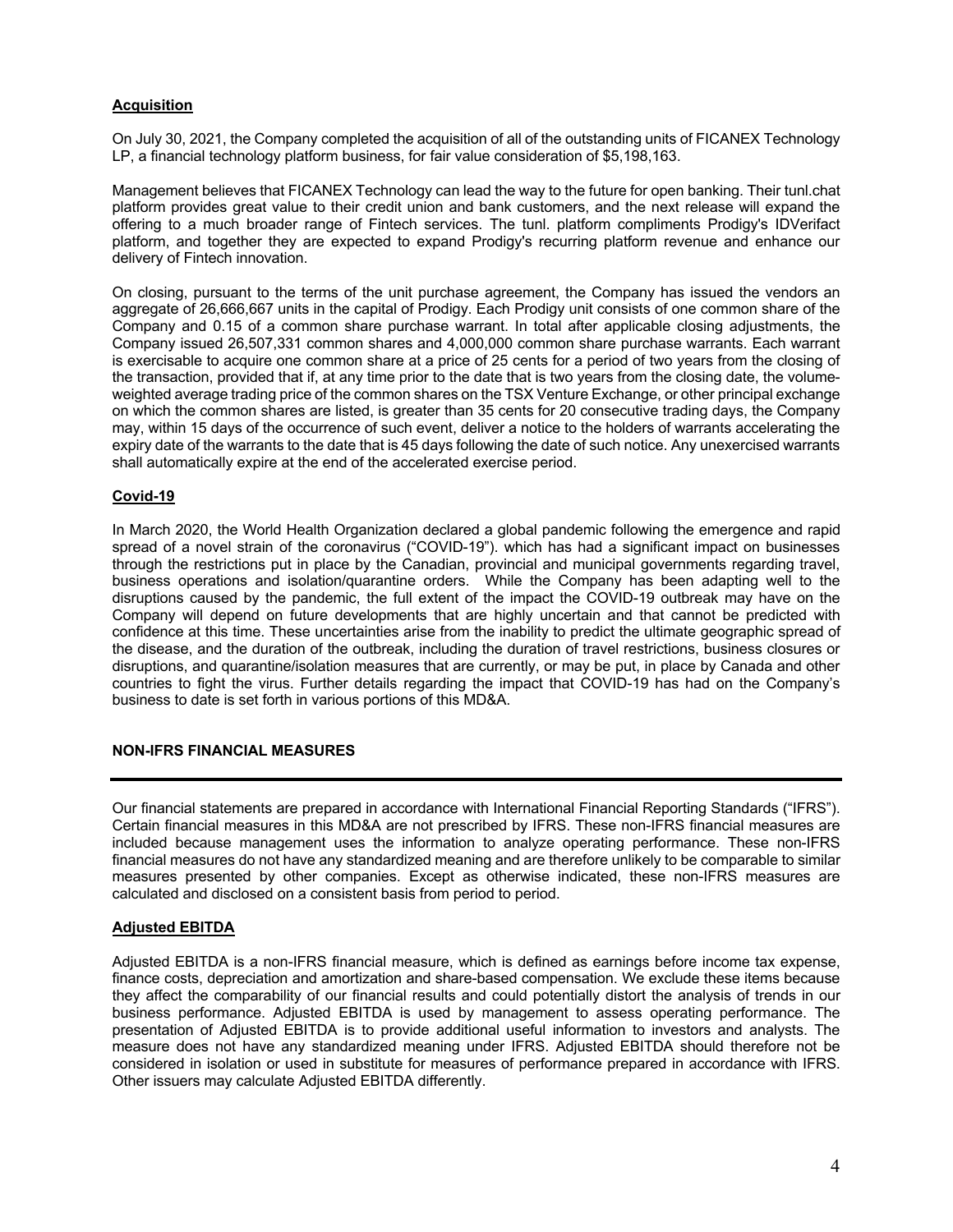## **Reconciliation of Net Income to Adjusted EBITDA**

|                               | <b>Three months</b><br>ended<br>March 31<br>2022<br>\$ | <b>Three months</b><br>ended<br>March 31<br>2021<br>\$ |
|-------------------------------|--------------------------------------------------------|--------------------------------------------------------|
| Net income (loss)             | (303, 167)                                             | 19,092                                                 |
| Add:                          |                                                        |                                                        |
| Depreciation and amortization | 258,127                                                | 48,678                                                 |
| Finance costs                 | 9,133                                                  | 12,819                                                 |
| Share-based compensation      | 5,918                                                  | 24,602                                                 |
| Income tax                    | 35,611                                                 | 13,200                                                 |
| <b>Adjusted EBITDA</b>        | 5,622                                                  | 118,391                                                |

# **Summary of Quarterly Results**

The following table provides selected unaudited financial information for each of the last eight quarters, presented in Canadian dollars:

| For the quarters ended                             | Mar 31/22  | Dec 31/21  | Sep 30/21  | Jun 30/21 |
|----------------------------------------------------|------------|------------|------------|-----------|
|                                                    |            |            |            |           |
| Total revenue                                      | 3,377,315  | 3,484,532  | 3,403,466  | 3,245,006 |
| Net income (loss) for the period                   | (303, 167) | (416, 296) | (390, 979) | (83, 485) |
| Net income (loss) per share - basic and<br>diluted | (0.00)     | (0.00)     | (0.00)     | (0.00)    |
| For the quarters ended                             | Mar 31/21  | Dec 31/20  | Sep 30/20  | Jun 30/20 |
|                                                    |            |            |            |           |
| Total revenue                                      | 3,328,987  | 3,603,183  | 3,787,029  | 4,094,155 |
| Net income for the period                          | 19,092     | 309.540    | 163.976    | 49,289    |
| Net income per share - basic and diluted           | 0.00       | 0.00       | 0.00       | 0.00      |

Prodigy's revenue is based on management's ability to renew existing contracts, enter into new contracts with its customers and expand its customer base. Gross profit margin rates are expected to remain constant in the short term.

The COVID-19 virus contributed to the decline in revenue in 2020 and 2021. It is anticipated that the pandemic will continue to impact the Company's revenue growth as clients deal with the pandemic. In the near-term that impact includes the reprioritization of current projects and related spending, as well as delays or cancellation of new projects. Supply side challenges in the labour market have also limited the Company's ability to fulfill customer demand. The Company has also received assistance under the Canada Emergency Wage Subsidy beginning in the second quarter of 2020 and ending in the fourth quarter of 2021. In July, 2021 the Company acquired FICANEX which led to the increase in revenue and expenses beginning in the third quarter of 2021.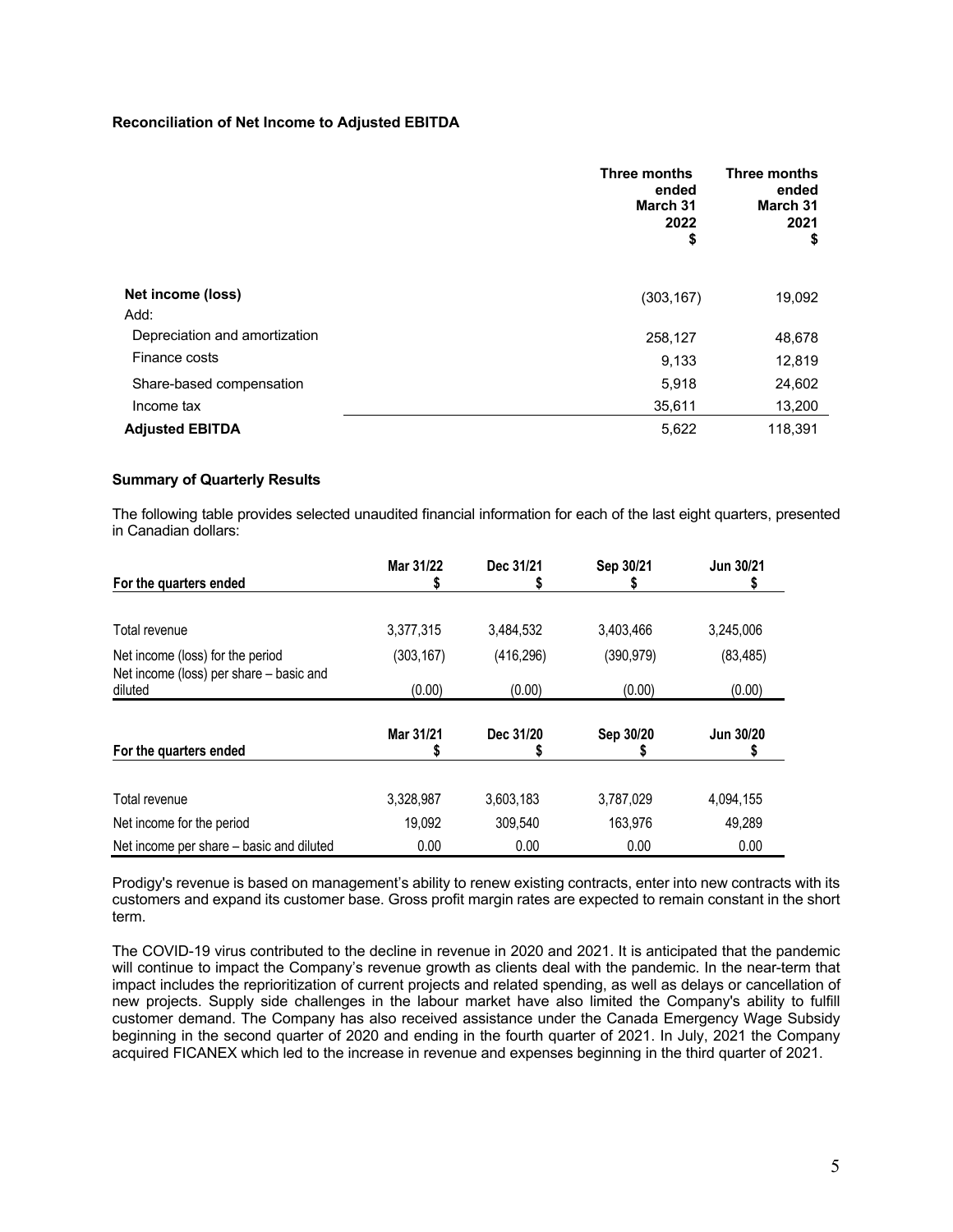Operating results for the three months ended March 31, 2022 compared to the three months ended March 31, 2021 are discussed below.

Total revenue for the three months ended March 31, 2022 increased \$48,328 from \$3,328,987 to \$3,377,315, an increase of 1% from the three months ended March 31, 2021. The increase in revenue was due to the acquisition of FICANEX in July, 2021. Approximately 93% of the Company's revenue was derived from its service business (of which 85% related to time and materials contracts and 8% related to fixed price contracts) and 7% derived from platform fees. It is anticipated that the COVID-19 virus will continue to limit the Company's revenue growth in the short-term as customer's projects are delayed or cancelled. Supply side challenges in the labour market have also limited the Company's ability to fulfill customer demand. Prodigy's ability to renew existing contracts and enter into new contracts in turn depends to a great degree on the quality of services provided and technology developed for its customers. Approximately 42% (2021 – 60%) of the Company's revenue for the period relates to transactions entered into with one client.

Direct costs for the three months ended March 31, 2022 decreased \$206,577 from \$2,422,868 to \$2,216,291, a decrease of 9% from the three months ended March 31, 2021. Direct costs consist primarily of fees and salaries paid to developers working directly for clients in the Company's service business as well as costs directly attributable to platform revenue recognized in the period. Direct costs for the three months ended March 31, 2022 included \$nil in assistance received under the Canada Emergency Wage Subsidy (2021 - \$31,427). Direct costs will increase or decrease in relation to changes in revenue. Gross profit increased \$254,905 from \$906,119 to \$1,161,024, an increase of 28% from the three months ended March 31, 2021. Gross profit margin rates are expected to remain constant in the short-term.

Adjusted EBTIDA for the three months ended March 31, 2022 was \$5,622, compared to Adjusted EBITDA of \$118,391 in the three months ended March 31, 2021, a decrease of \$112,769.

Loss before income tax for the three months ended March 31, 2022 was \$267,556, compared to income before tax of \$32,292 for the three months ended March 31, 2021, a decrease of \$299,848. The net and comprehensive loss was \$303,167 for the three months ended March 31, 2022, compared to net and comprehensive income of \$19,092 for the three months ended March 31, 2021, a decrease of \$322,259.

Net loss per share, basic and diluted, was \$0.00 for the three months ended March 31, 2022 compared to net income of \$0.00 for the three months ended March 31, 2021.

| <b>Summary of Expenses</b>    | Three months<br>ended<br>March 31<br>2022<br>\$ | Three months<br>ended<br>March 31<br>2021<br>\$ |
|-------------------------------|-------------------------------------------------|-------------------------------------------------|
| <b>Expenses</b>               |                                                 |                                                 |
| Compensation                  | 846,060                                         | 612,512                                         |
| Computer                      | 156,305                                         | 33,234                                          |
| Depreciation and amortization | 258,127                                         | 48,678                                          |
| Finance costs                 | 9,133                                           | 12,819                                          |
| Office and general            | 38,647                                          | 30,599                                          |
| Professional fees             | 114,390                                         | 111,383                                         |
| Share-based compensation      | 5,918                                           | 24,602                                          |
|                               | 1,428,580                                       | 873,827                                         |

Total expenses for the three months ended March 31, 2022 increased \$554,753 year over year from \$873,827 to \$1,428,580. The increase relates primarily to the acquisition and consolidation of FICANEX in July, 2021. The Company also capitalized \$156,531 in development costs relating to the IDVerifact platform during the period.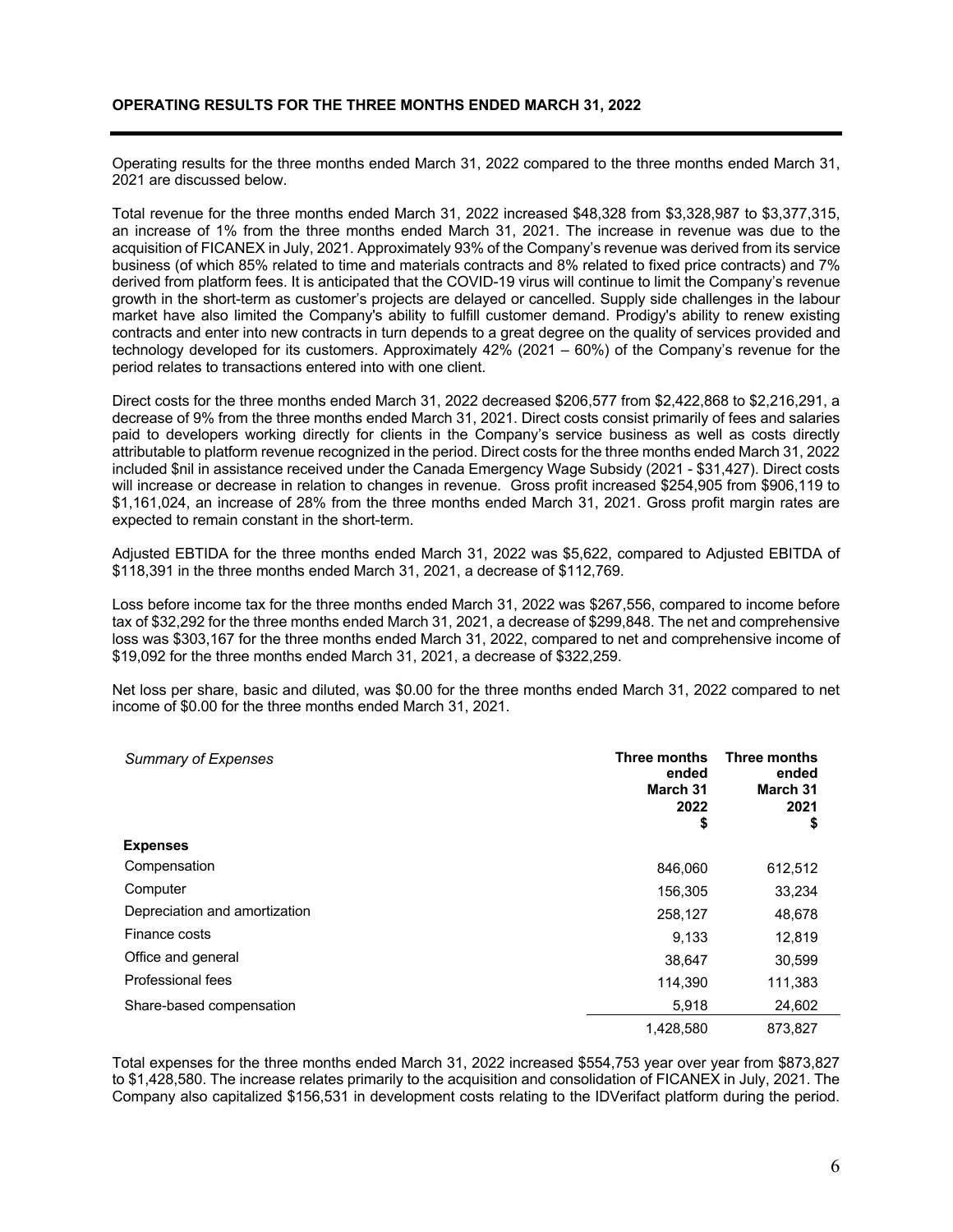Future development costs relating IDVerifact and tunl. are expected to be capitalized. As a result, the future research and development expense is expected to be minimal.

Compensation for the three months ended March 31, 2022 increased \$233,548 year over year from \$612,512 to \$846,060. The increase relates primarily to the FICANEX acquisition. The Company also received a credit of \$nil (2021 - \$35,143) under the Canada Emergency Wage Subsidy. The overall cost is expected to increase as the Company grows.

Computer expenses for the three months ended March 31, 2022 increased \$123,071 year over year from \$33,234 to \$156,305. The overall cost is expected to increase as additional projects are developed and new staff are hired.

Depreciation and amortization for the three months ended March 31, 2022 increased \$209,449 year over year from \$48,678 to \$258,127. The current period increase relates primarily to amortization of the IDVerifact and tunl. platforms. The lease asset relating to the Company's office space and intangible assets available for use are amortized using the straight-line method. In addition, the expense will increase as additional property and equipment is acquired and additional intangible assets are available for use.

Finance costs for the three months ended March 31, 2022 decreased \$3,686 year over year from \$12,819 to \$9,133. When measuring lease liabilities, the Company discounted lease payments using its incremental borrowing rates. Future interest cost will decline as the lease liability is repaid. Foreign exchange gains and losses will fluctuate with the exchange rate variations.

Office and general expenses for the three months ended March 31, 2022 increased \$8,048 year over year from \$30,599 to \$38,647. The overall cost is expected to increase as the Company grows.

Professional fees for the three months ended March 31, 2022 increased \$3,007 year over year from \$111,383 to \$114,390. In the short-term, professional fees are expected to vary based on M&A activities.

Share-based compensation for the three months ended March 31, 2022 decreased \$18,684 year over year from \$24,602 to \$5,918. On July 8, 2021, consultants of the Company were granted 1,500,000 incentive stock options. Of the total, 416,667 options are expected to vest on July 30, 2022. As a result, the expense was reduced in the current period. The options are exercisable at a price of \$0.155 per share until July 30, 2022. On November 22, 2021, an employee of the Company was granted 250,000 incentive stock options. The options vest on November 22, 2023 and are exercisable at a price of \$0.11 per share until November 22, 2024. On December 29, 2021, an employee of the Company was granted 250,000 incentive stock options. The options vest on December 31, 2022 and are exercisable at a price of \$0.10 per share until December 31, 2023. The acquisition of ZoftNow included terms whereby the Company was to issue an additional 1,072,500 common shares on the second anniversary of the closing date if certain key management of ZoftNow are still employed by the Company at that time. The fair value of the post-combination share consideration is expensed on a straight-line basis over the two-year period. The common shares were issued to the employees in February, 2022.

# **LIQUIDITY AND CAPITAL RESOURCES**

The Company had working capital of approximately \$2,894,547 as at March 31, 2022 (December 31, 2021 – \$3,143,145). Working capital includes current assets less current liabilities on the Company's statement of financial position. The Company used \$88,455 in operations for the three months ended March 31, 2022 (2021 – net cash from operations of \$348,340). Cash flows from/used in operations fluctuate based on the timing of customer payments and other annual payments. The Company used \$161,529 in investing activities during the three months ended March 31, 2022 (2021 – \$187,239), primarily in connection with the development of IDVerifact and property and equipment purchases. The Company used \$3,550 in financing activities during the three months ended March 31, 2022 (2021 – \$37,875) relating primarily to repayments of the Company's lease liabilities. New debt and/or equity will be raised from time to time as required to meet the ongoing aggregate requirements of the Company. Management believes that it will have sufficient cash flow to fund its operations for the next twelve months.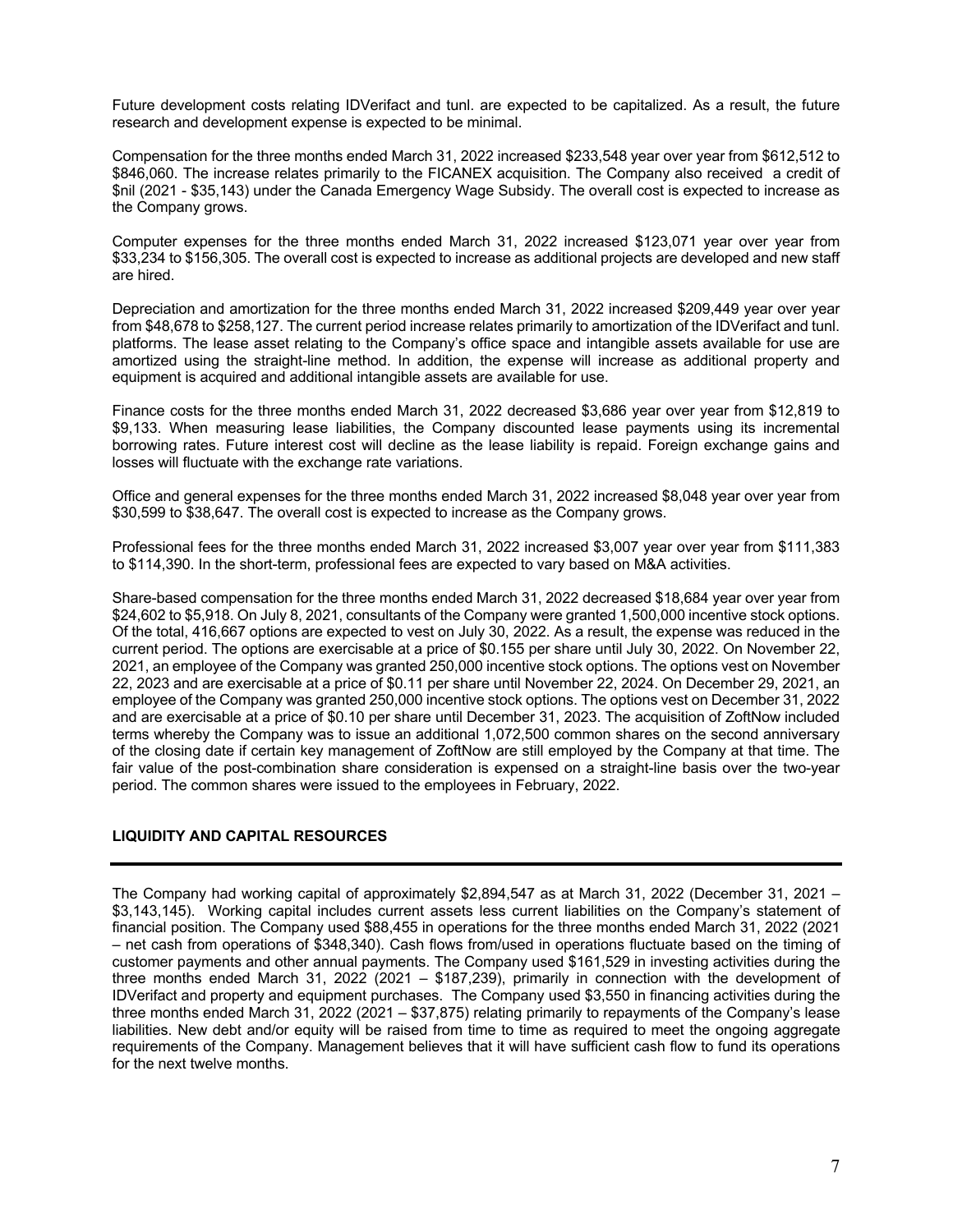### **COMMITMENTS AND GUARANTEES**

In December, 2017, the Company established an operating line of credit for up to \$2,000,000, which carries an interest rate of prime plus 1.15%. This facility is covered by a general security agreement and standard operating covenants. The Company has not utilized the operating line as of March 31, 2022.

## **SUBSEQUENT EVENTS**

There were no subsequent events that would have a material impact on this report.

## **OFF BALANCE SHEET ARRANGEMENTS**

The Company has not entered into any off-balance sheet arrangements.

## **CAPITAL MANAGEMENT**

The Company defines capital as the aggregate of shareholder equity and debt. The Company's equity comprises the shares of the Company subscribed by the shareholders and retained earnings. The Board of Directors manages the dividend policy and the pricing of products and services of the Company so as to ensure that there is adequate cash flow to fund the Company's operations and safeguard the Company's ability to continue as a going concern so that it can continue to provide returns for shareholders.

Management reviews its capital management approach on an on-going basis and believes that this approach, given the relative size of the Company, is optimal.

There were no changes in the Company's approach to capital management during the three months ended March 31, 2022 and 2021. The Company is not subject to externally imposed capital requirements other than standard operating covenants associated with the line of credit.

### **DIVIDENDS**

The Company issued a quarterly dividend of 0.1 cents per share for holders of record of common shares of the Company on October 2, 2019 and payable in cash on October 15, 2019. The Company issued an additional quarterly dividend of 0.1 cents per share for holders of record of common shares of the Company on December 31, 2019 and payable in cash on January 8, 2020. The Company issued an additional quarterly dividend of 0.1 cents per share for holders of record of common shares of the Company on March 31, 2020 and payable in cash on April 16, 2020. The Company did not declare or pay any dividends during the three months ended March 31, 2022 and 2021. On June 9, 2020, the Company announced that the board of directors of the Company has decided to temporarily suspend the Company's quarterly dividend. Although the Company has been adapting well to the disruptions caused by the COVID-19 pandemic, management believes that due to the potential business uncertainty relating to COVID-19, it is in the best interest of the Company to conserve its cash resources. The Company's board of directors will continue to review the dividend quarterly.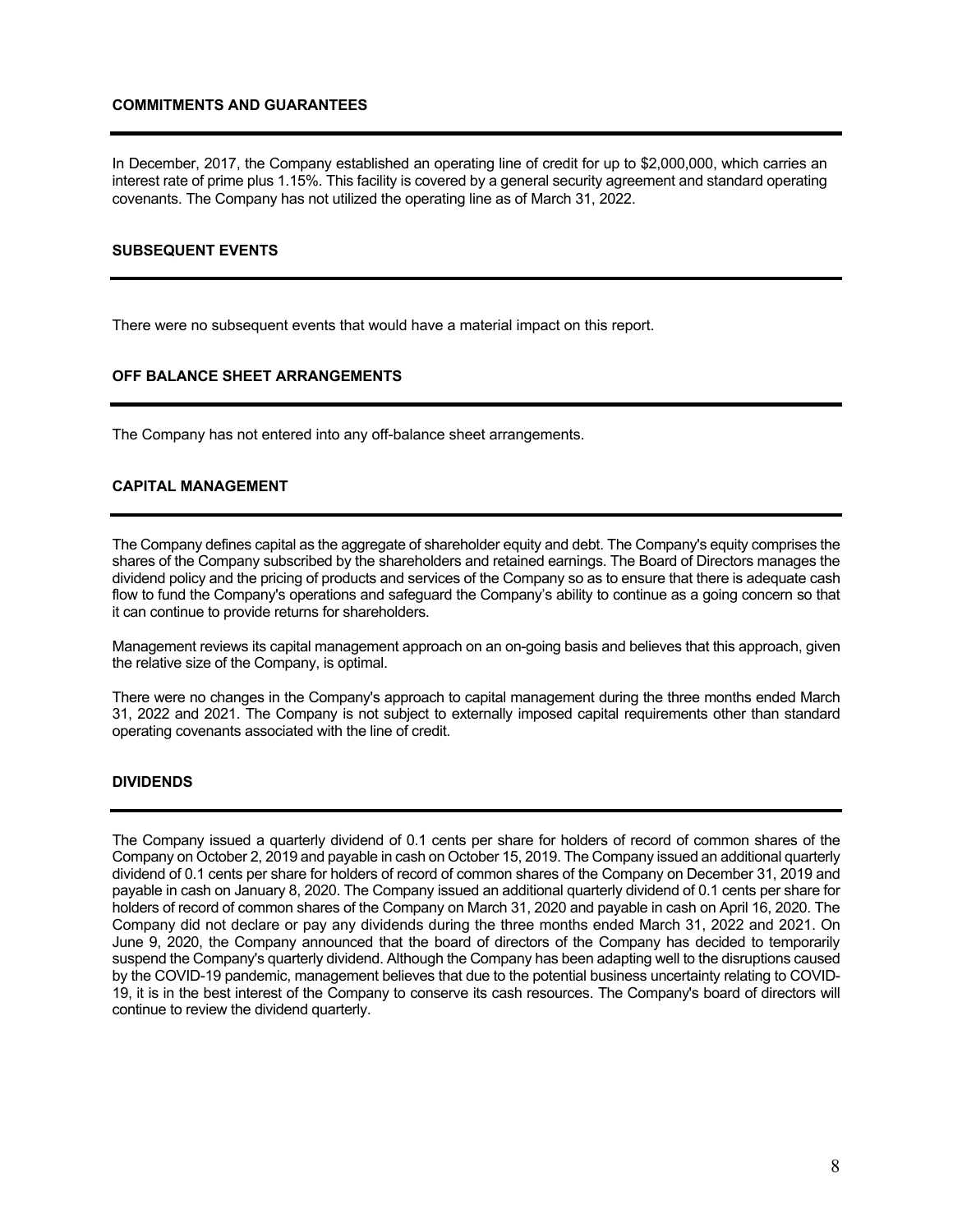#### **Compensation to key management personnel**

Compensation earned for the three months ended March 31, 2022 and 2021 due to persons in charge of the planning, direction and control of the Company, including executive and non-executive directors is as follows:

|                             | Three months ended<br>March 31, 2022 | Three months ended<br><b>March 31, 2021</b> |
|-----------------------------|--------------------------------------|---------------------------------------------|
| Salaries, fees and benefits | 321.421                              | 298,665                                     |
| Share-based compensation    | 9.844                                | 6.503                                       |
| Total                       | 331,265                              | 305.168                                     |

## **FINANCIAL INSTRUMENTS**

The Company's financial instruments comprise cash and equivalents, accounts receivables, accounts payable and accrued liabilities and long-term debt. The fair values of these financial instruments approximate their carrying values, unless otherwise noted, due to their short-term maturities or interest rates which management believes approximate those of similar instruments in the current market. Except as otherwise noted the Company is not exposed to significant risks in relation to its financial instruments.

The Company's risk management policies are established to identify and analyze the Company's risk, to set appropriate risk limits and controls, and to monitor risks and adherence to limits. Risk management policies and systems are reviewed regularly to reflect changes in market conditions and the Company's activities. There have been no changes to the Company's exposure to risks in respect of its financial instruments, and there have been no changes in respect of management's objectives, policies and processes in the management of its financial instruments from that of the prior reporting period.

The Company does not hold or issue derivative financial instruments for trading or speculative purposes.

#### Credit risk

Concentration of credit risk relates primarily to the Company's accounts receivable, as the receivables principally derive from one revenue source: technology services. During the three months ended March 31, 2022, the Company derived 42% of its revenue from one customer (2021 – 60%). As at March 31, 2022, one customer represented 47% (December 31, 2021 – 40%) of the accounts receivable balance. Approximately 83% of the Company's revenue was received from customers currently located in Canada. As at March 31, 2022, approximately 28% (December 31, 2021 – 31%) of the Company's accounts receivable are greater than 30 days past due. As at the following dates, the aging of gross trade and other receivables were as follows:

|                            | March 31, 2022<br>5 | December 31, 2021 |
|----------------------------|---------------------|-------------------|
| Current                    | 1,212,505           | 1.044.171         |
| $1-30$ days                | 1.251               | 15,865            |
| 31-60 days                 | 420,962             | 390,251           |
| 61-90 days                 | 41,191              | 81,131            |
| Greater than 90 days       |                     | 11,136            |
| Subtotal                   | 1,675,909           | 1,542,554         |
| Less: Expected credit loss | (10,113)            | (11, 145)         |
| Total                      | 1,665,796           | 1,531,409         |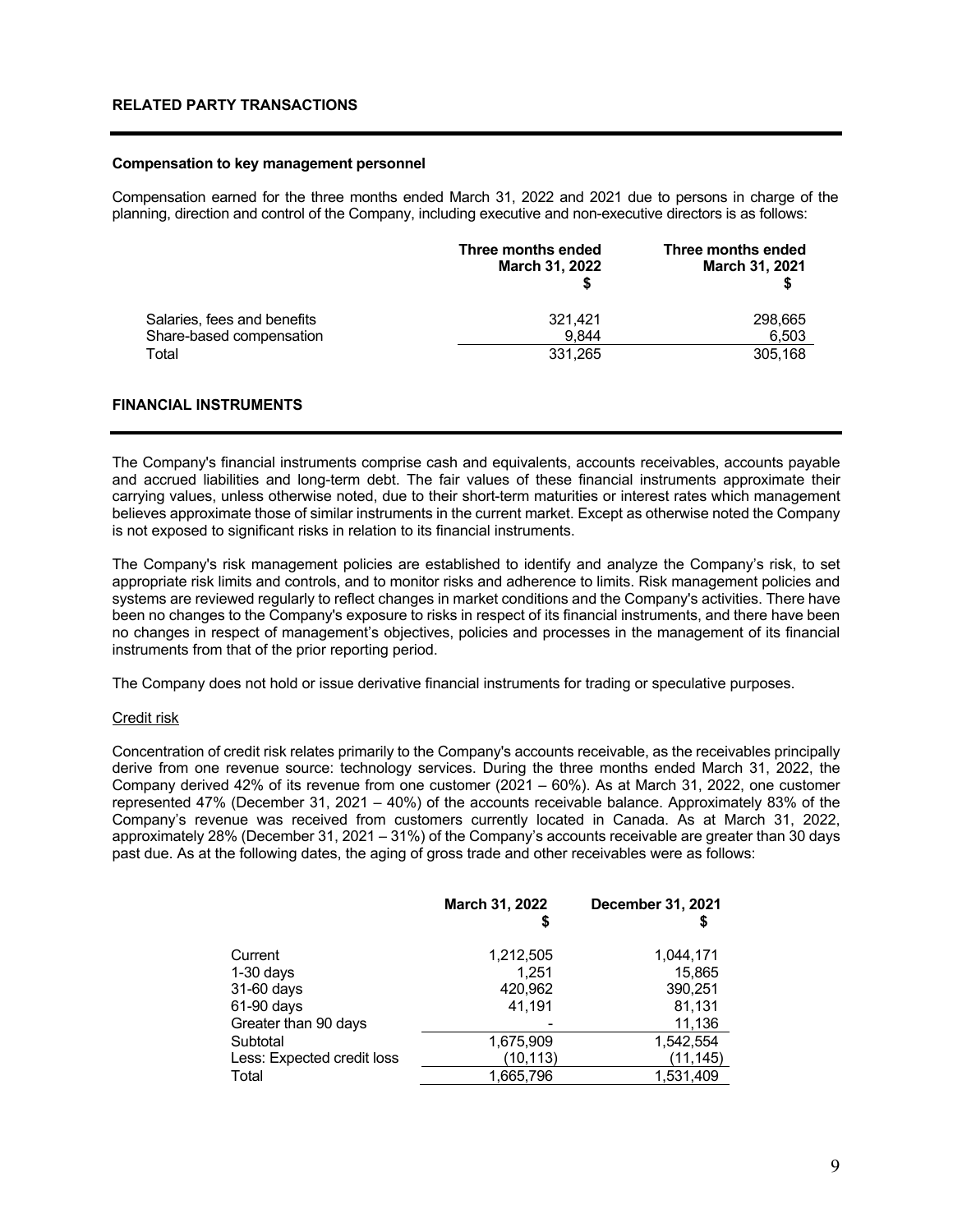The expected credit loss was \$10,113 at March 31, 2022 (December 31, 2021 - \$11,145). There is no indication, as at these dates, that the debtors will not meet their obligations. The Company manages its credit risk relating to its trade receivables through credit approval and monitoring procedures, including senior management prior approval of all contracts. Such approvals are based on trade information, payment history, credit rating and financial analysis, where possible.

The provision matrix below shows the expected credit loss rate for each category of accounts receivable as at March 31, 2022.

|                                | Aging (days outstanding) |         |          |          |                          |           |
|--------------------------------|--------------------------|---------|----------|----------|--------------------------|-----------|
|                                | Current                  | 1 to 30 | 31 to 60 | 61 to 90 | >90                      | Total     |
| Gross accounts receivable (\$) | 1.212.505                | 1.251   | 420,962  | 41.191   | $\overline{\phantom{0}}$ | 1,675,909 |
| Expected loss rate (%)         | 0.30                     | 0.79    | 1.27     | 2.75     | 6.41                     | 0.60      |
| Expected loss provision (\$)   | 3.624                    | 10      | 5.346    | 1.133    | -                        | 10.113    |

The provision matrix below shows the expected credit loss rate for each category of accounts receivable as at December 31, 2021.

|                                | Aging (days outstanding) |         |          |          |        |           |
|--------------------------------|--------------------------|---------|----------|----------|--------|-----------|
|                                | Current                  | 1 to 30 | 31 to 60 | 61 to 90 | >90    | Total     |
| Gross accounts receivable (\$) | 1.044.171                | 15,865  | 390.251  | 81.131   | 11.136 | 1.542.554 |
| Expected loss rate (%)         | 0.29                     | 0.79    | 1.27     | 2.75     | 6.41   | 0.72      |
| Expected loss provision (\$)   | 3.119                    | 125     | 4.956    | 2.231    | 714    | 11.145    |

The Company reviews the components of these accounts on a regular basis to evaluate and monitor this risk. The Company's customers are generally large financially established organizations which limits the credit risk relating to the customers.

### Liquidity risk

The Company is exposed to liquidity risk to the extent that it must meet its financial obligations as and when due. The Company's approach to managing liquidity risk is to ensure that it always has sufficient cash and other current financial assets to meet its obligations when due without incurring unacceptable losses or damage to the Company's reputation. Management forecasts cash flows to identify financing requirements. These requirements are then addressed through a combination of cash management and access to additional capital.

Management is of the view, based on historical cash flow, that there is sufficient current and future cash flow from its operating activities and third-party loans to sustain ongoing operations. Should contractual commitments require payment, management believes that its current sources of liquidity are sufficient to cover these obligations.

### Foreign currency risk

The Company earns a portion of its revenue in US Dollars and is therefore subject to risk from changes in foreign currency rates. The Company does not utilize any financial instruments to mitigate the risks arising from changes in foreign currency rates. For the three months ended March 31, 2022 a 10% increase in the value of the US Dollar would have increased income by \$50,631 and a 10% decrease in the US Dollar would have the opposite effect.

### Interest rate risk

Interest rate risk is the risk that the value of financial instruments will fluctuate due to changes in market interest rates. As at March 31, 2022 and December 31, 2021 the Company did not have any active debt and was therefore not subject to interest rate risk.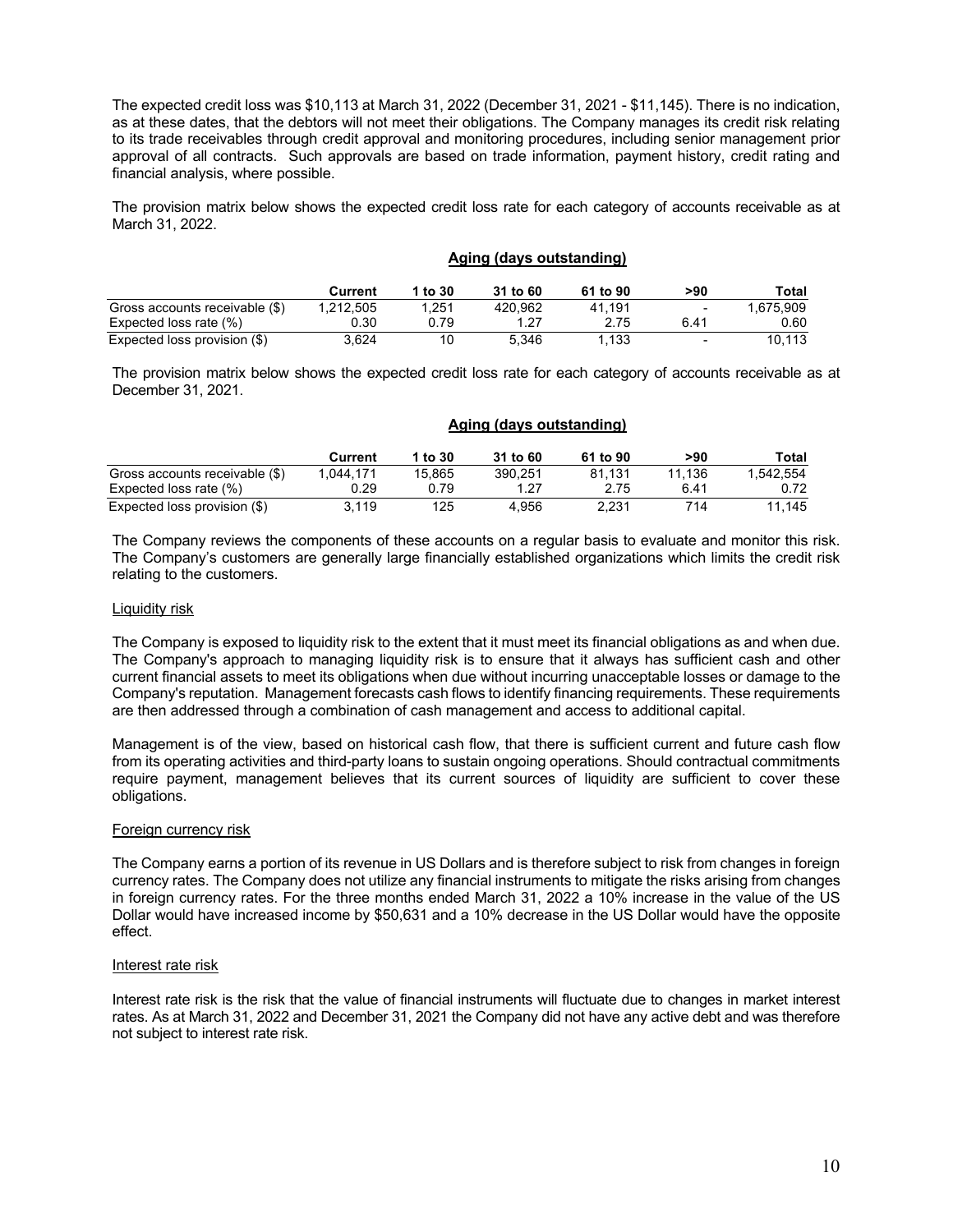## **DISCLOSURE OF OUTSTANDING SHARE DATA**

As at May 20, 2022, the Company had outstanding 144,287,403 common shares (unlimited authorized), 4,000,000 warrants outstanding and 2,148,334 options outstanding, of which 815,000 had vested. As of May 20, 2022, 17,656,541 common shares bear a restrictive legend whereby the common shares will be released from the restrictions in accordance with a defined escrow schedule. The next release of 5,885,523 common shares is scheduled for July 30, 2022, with additional amounts being released at varying intervals through until July, 2023, at which time all restrictions will have expired.

## **CHANGE IN ACCOUNTING POLICIES**

There were no changes in accounting policies during the three months ended March 31, 2022 that would have a material impact on this report.

## **CRITICAL ACCOUNTING ESTIMATES**

The preparation of financial statements in conformity with IFRS requires management to make estimates and assumptions that affect the reported amount of assets and liabilities and disclosure of contingent assets and liabilities at the date of the consolidated financial statements and the reported amount of expenses and other income during the period.

Management continuously evaluates the estimates and underlying assumptions based on management's experience and knowledge of facts and circumstances. Revisions to accounting estimates are recognized in the period in which the estimates are revised and in future periods if affected.

Significant estimates made by management include the following:

#### *Revenue recognition:*

Revenue relating to fixed price professional services contracts is recognized based on the percentage of completion of the performance obligation which is assessed based on actual labour cost and budgeted cost required to complete the performance obligation. The Company estimates the costs associated with the performance obligation based on labour cost. Refer to the Revenue Recognition section for discussion on the impact on the adoption of IFRS 15 Revenue from Contracts with Customers.

#### *Share-based compensation:*

The Company uses estimates in the calculation of the expenses its share-based incentive plans including, but not limited to, share price volatility, dividends, expected life of the award, and risk-free interest rates. These estimates are based on previous experience and may change throughout the life of an incentive plan. Such changes could impact the carrying value of contributed surplus, net income, and comprehensive income in future periods.

#### *Allocation of purchase consideration to acquired assets and assumed liabilities:*

The Company determined and allocated the purchase price on recent acquisitions to the applicable tangible and intangible assets acquired and liabilities assumed as of the business combination date in accordance with IFRS 3 – Business Combinations. The purchase price allocation process requires the Company to use significant estimates and assumptions, including fair value estimates, as of the acquisition date. Assessment of whether payments to selling shareholders are part of the exchange for the acquiree or is a transaction separate from the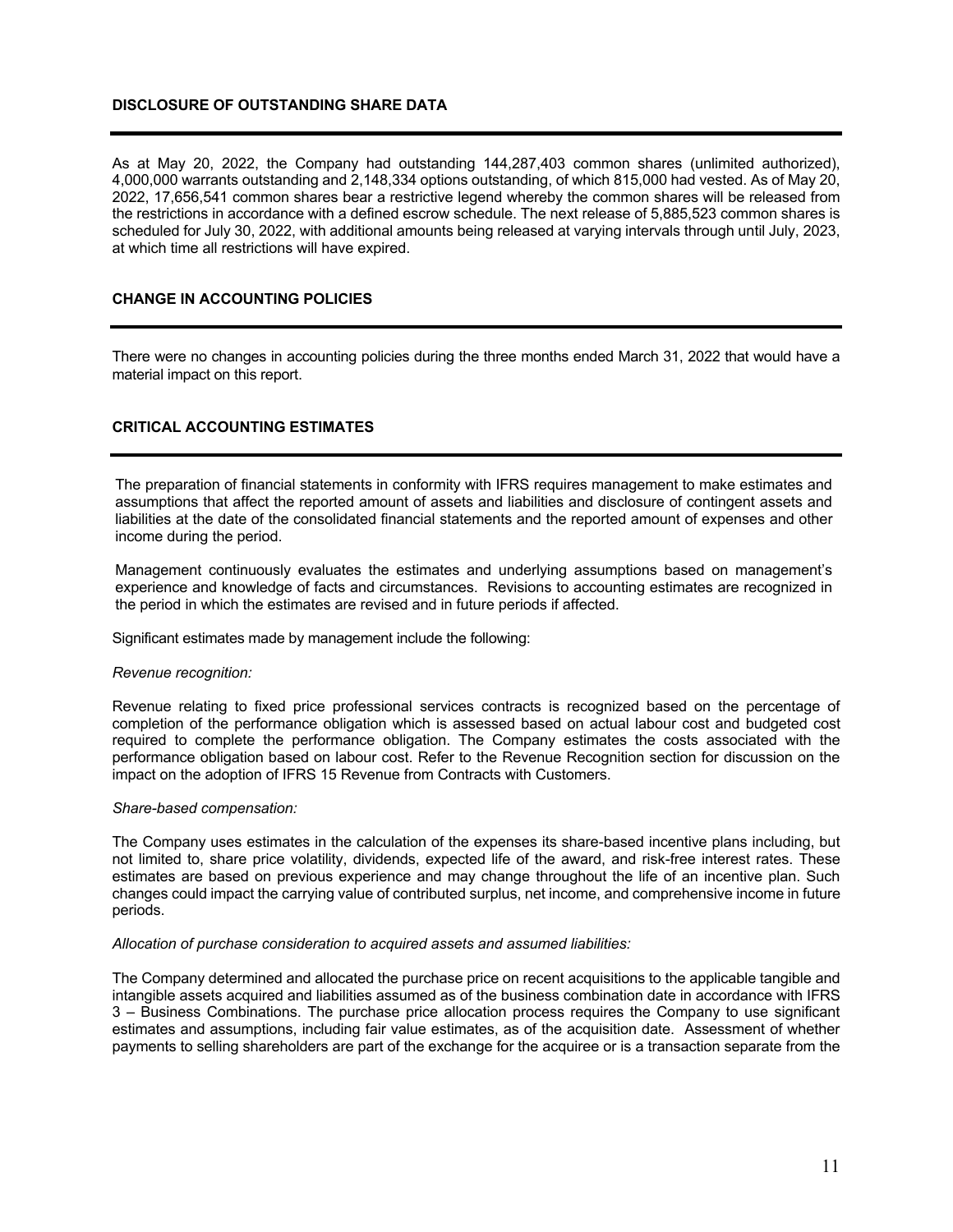business combination is complex and could have a material impact on the financial statements and purchase price allocation.

Classification of an acquisition as a business combination or an asset acquisition depends on whether the assets acquired constitute a business, which can be a complex judgment. Whether an acquisition is classified as a business combination or an asset acquisition can have a significant impact on the entries made at and after acquisition.

While management uses their best estimates and assumptions as a part of the purchase price allocation process to accurately value assets acquired and liabilities assumed as of the acquisition date, the estimates and assumptions are inherently uncertain and subject to refinement. As a result, during the purchase price allocation period, which can be up to one year from the acquisition date, management records adjustments to the assets acquired and liabilities assumed with the corresponding offset to goodwill.

### *Goodwill:*

Goodwill arising on an acquisition of a business is carried at cost, as established on the date of acquisition, less impairment losses, if any. For purposes of impairment testing, goodwill is allocated to each of the Company's cash-generating units (or groups of cash-generating units) that is expected to benefit from the synergies of the combination. A cash-generating unit to which goodwill has been allocated is tested for impairment annually, or more frequently when there is an indication that the cash-generating unit may be impaired. The Company assesses impairment by comparing the recoverable amount of a long-lived asset, a CGU, or a CGU group to its carrying value. The recoverable amount is defined as the higher of: (i) value in use; or (ii) fair value less cost to sell. The determination of the recoverable amount involves significant estimates and assumptions. While management uses their best estimate and assumptions to assess goodwill impairment, there are inherent uncertainties in projecting future cash flows, discount rates and other assumptions. Changes in the conditions for these judgments and estimates can significantly affect the assessed value of goodwill.

### *Capitalization of Development Costs:*

Management exercises judgment when establishing whether the criteria under IAS 38, Intangible Assets, for development costs have been met, specifically the technical feasibility of the products in development and the ability to generate probable economic future benefits.

## **RISKS AND UNCERTAINTIES**

The Company's operations involve certain risks and uncertainties that are inherent to the Company's industry and rapidly changing environment that could impact its business, financial condition or results of operations. Additional risks and uncertainties of which the Company is unaware, or that it currently deems to be immaterial, may also become important factors that affect the Company. The following is a description of the principal risk factors that will impact the Company:

### *Prodigy has a limited operating history and may not achieve profitability*

Prodigy still must establish many functions necessary to operate a business, including finalizing its administrative structure, continuing product development, assessing its marketing activities, and personnel recruitment. Prodigy's operating subsidiary, while incorporated in 1992, only commenced its current operations on April 1, 2014. Prodigy is therefore subject to many of the risks common to early-stage enterprises, including undercapitalization, cash shortages, limitations with respect to personnel, financial, and other resources. There is no assurance that Prodigy will be successful in achieving a return on shareholders' investment and the likelihood of success must be considered in light of the early stage of operations.

Prodigy may not be able to achieve profitability. In addition, Prodigy expects to continue to increase operating expenses as it implements initiatives to continue to grow its business. If Prodigy's revenues do not increase to offset these expected increases in costs and operating expenses, Prodigy will not be profitable and may require additional debt or equity financing.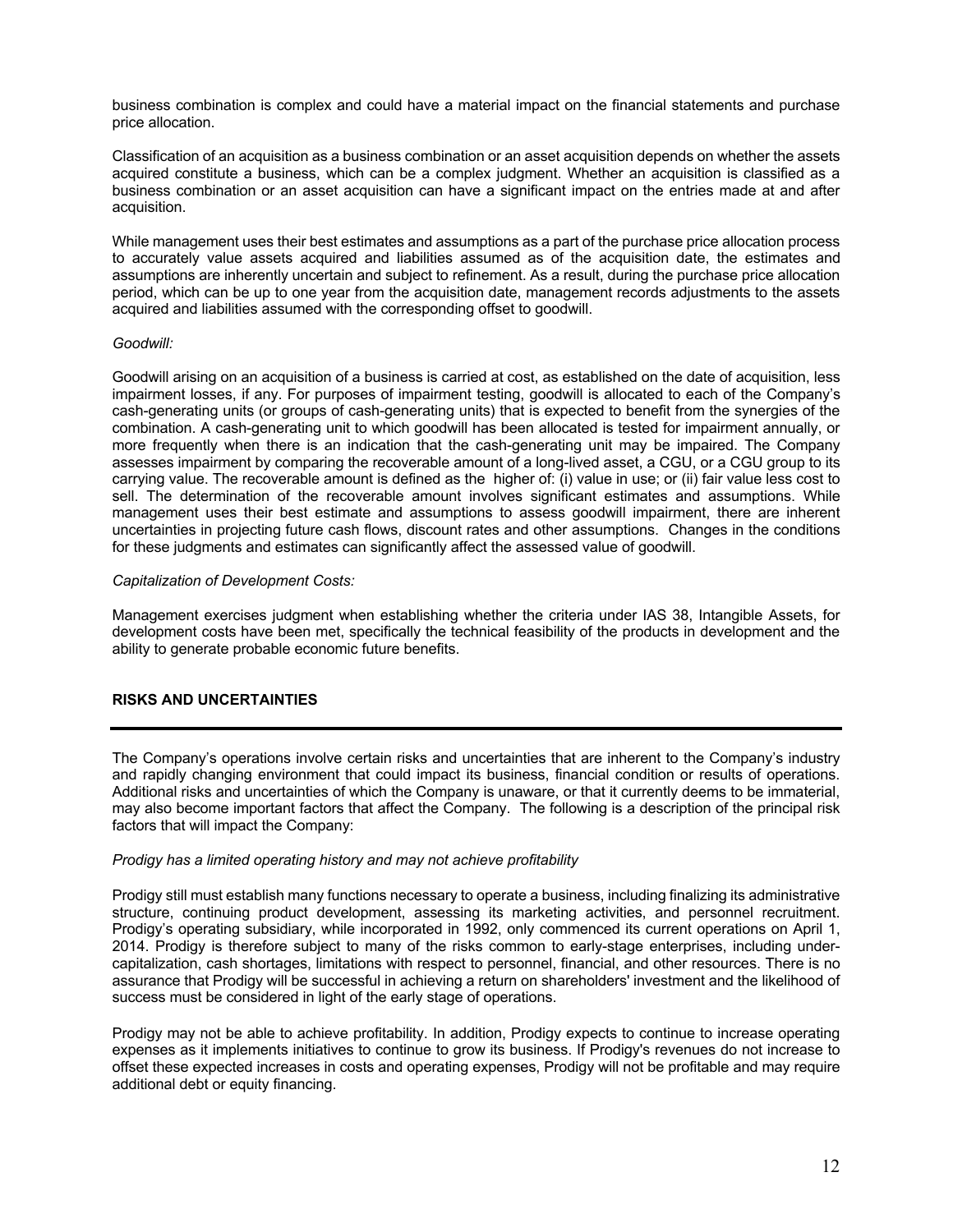Prodigy recognizes an accounting value for goodwill and other intangible assets in connection with its business acquisitions. Under IFRS, goodwill must be assessed at least annually and potentially more frequently, in the event the value of goodwill and other indefinite-lived intangible assets has been impaired. Amortizing intangible assets will be assessed for impairment in the event of an impairment indicator. Any reduction or impairment of the value of goodwill or other intangible assets will result in a charge against earnings, which could materially adversely affect Prodigy's results of operations and shareholders' equity in future periods.

### *Economic dependence on a limited number of customers*

Prodigy's revenue is obtained almost exclusively from its services business. During the three months ended March 31, 2022, the Company derived 42% of its revenue from one customer (2021 – 60%). As at March 31, 2022, one customer represented 47% (December 31, 2021 – 40%) of the accounts receivable balance. Prodigy's contracts with these customers are limited in duration, typically with terms of 6-12 months. Prodigy's ability to continue to generate revenue from its services business depends on its ability to regularly renew these contracts and enter into contracts with new customers. Prodigy's ability to renew existing contracts and enter into new contracts in turn depends to a great degree on the quality of services provided and technology developed for its customers.

Prodigy believes that its focus on customer service and support is critical to onboarding new customers and retaining its existing customers. Prodigy's reputation among customers is critical for the growth and success of its business. Any perception that it does not provide satisfactory customer service, even if factually incorrect or based on isolated incidents, could damage Prodigy's reputation, undermine the trust and credibility it has established and have a negative impact on its ability to attract new, or retain existing, customers and enter into new markets or sectors.

## *Need for ongoing innovation*

The markets in which Prodigy competes are characterized by constant change and innovation and they are expected to continue to evolve rapidly. Prodigy's success has been based on its ability to identify and anticipate the needs of its customers and design platforms that provides them with the tools to serve their needs. Prodigy's ability to attract new customers, retain existing customers and increase revenue from both new and existing customers will depend in large part on its ability to continue to improve and enhance the functionality, performance, reliability, design, security and scalability of its platforms.

# *Ongoing need for financing*

Prodigy's ability to continue operations will be largely reliant on its continued attractiveness to equity investors and profit from its services business. There is no guarantee that the Company will be able to achieve its business objectives. The continued development of Prodigy may require substantial additional financing in the future. The failure to raise such capital could result in the delay or indefinite postponement of current business objectives or the Company going out of business. While the services business will provide some level of funding, a critical source of funding available to the Company will consist of equity financing. There can be no assurance that additional capital or other types of financing will be available if needed or that, if available, the terms of such financing will be favourable to the Company. In addition, from time to time, the Company may enter into transactions to acquire assets or the shares of other corporations. These transactions may be financed wholly or partially with debt, which may temporarily increase the Company's debt levels.

### *Attraction and retention of key personnel*

The Company has a small management team and the loss of a key individual or inability to attract suitably qualified staff could have a material adverse impact on its business. The Company may also encounter difficulties in obtaining and maintaining suitably qualified staff. Prodigy has sought to and will continue to ensure that management, directors and any key employees are provided with appropriate incentives; however, their services cannot be guaranteed.

Prodigy's future growth and success will depend upon its ability to identify, hire, develop, motivate and retain talented personnel with outstanding skills. There is no guarantee that it will be able to retain the services of any of its employees or other members of senior management in the future. Competition for talent is intense, particularly in technology driven industries such as Prodigy's, and its competitors may be able to offer Prodigy's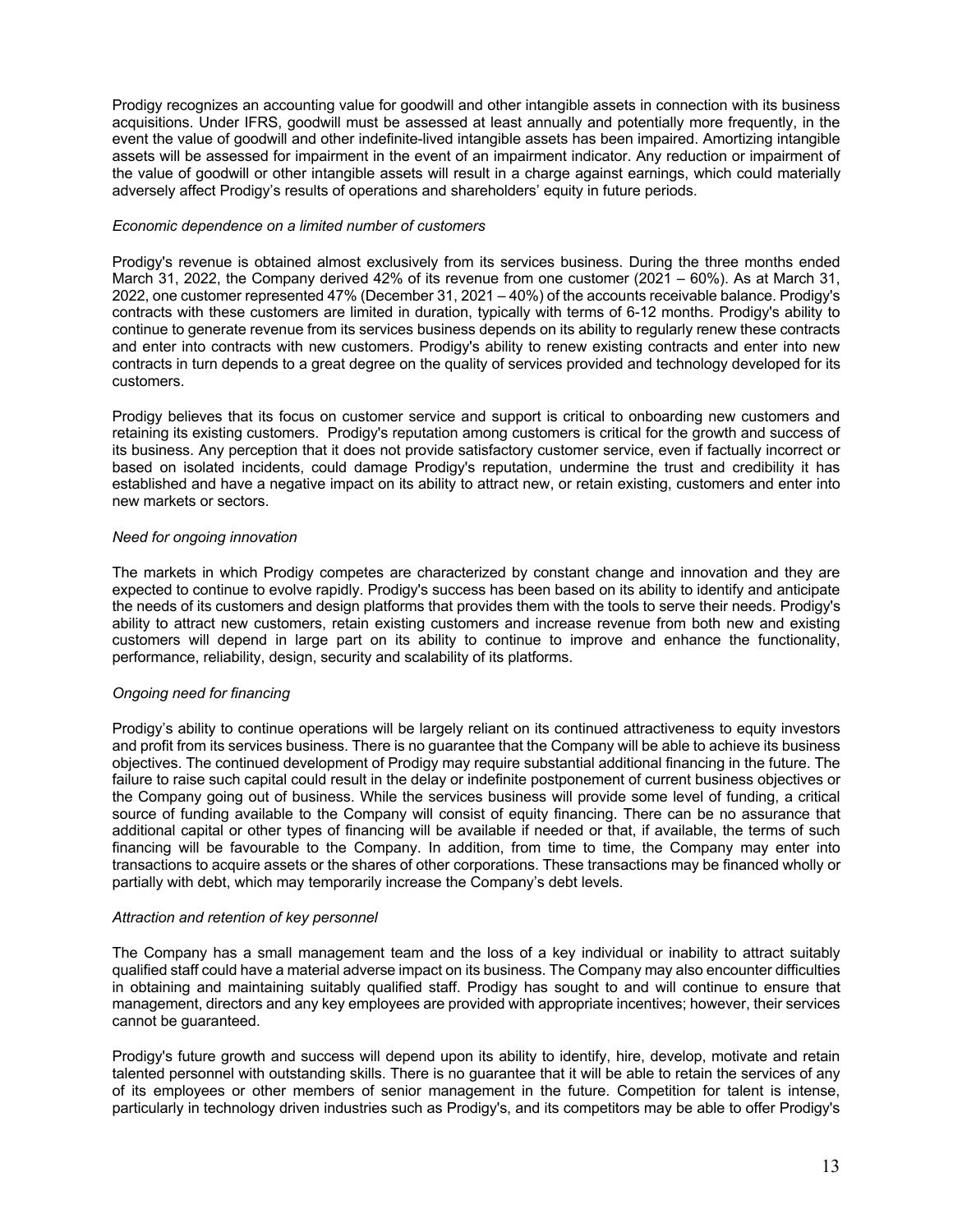potential or current personnel better pay, experience, benefits or opportunities. Failure to effectively recruit and retain talent could limit Prodigy's ability to increase sales, expand operations and achieve other strategic objectives.

## *Competition*

The industries in which Prodigy operates are highly competitive. The Company faces strong competition from other companies in the industry. Many of these companies have greater financial resources, operational experience and technical capabilities than Prodigy. As a result of this competition, the Company may be unable to maintain its operations or develop them as currently proposed, on terms it considers acceptable or at all. Consequently, the revenues, operations and financial condition of the Company could be materially adversely affected.

To remain competitive, the Company will require a continued high level of investment in research and development, marketing, sales and client support. The Company may not have sufficient resources to maintain research and development, marketing, sales and client support efforts on a competitive basis.

### *Key Executives*

Prodigy is dependent on the services of key executives, including its directors and has a small number of highly skilled and experienced executives and personnel. Due to the relatively small size of Prodigy, the loss of these persons or either company's inability to attract and retain additional highly skilled employees may adversely affect its business and future operations.

## *Prodigy operates in an industry with the risk of intellectual property litigation. Claims of infringement against it may hurt its business*

Prodigy's success depends, in part, upon non-infringement of intellectual property rights owned by others and being able to resolve claims of intellectual property infringement without major financial expenditures or adverse consequences. Participants that own, or claim to own, intellectual property may aggressively assert their rights. From time to time, Prodigy may be subject to legal proceedings and claims relating to the intellectual property rights of others.

Future litigation may be necessary to defend Prodigy or its clients by determining the scope, enforceability, and validity of third-party proprietary rights or to establish its proprietary rights. Some competitors have substantially greater resources and are able to sustain the costs of complex intellectual property litigation to a greater degree and for longer periods of time. Regardless of whether claims that Prodigy is infringing patents or other intellectual property rights have any merit, these claims are time-consuming and costly to evaluate and defend and could:

- adversely affect relationships with future clients;
- cause delays or stoppages in providing products or services;
- divert management's attention and resources;
- require technology changes to its products that would cause Prodigy to incur substantial cost;
- subject Prodigy to significant liabilities; and
- require Prodigy to cease some or all of its activities.

In addition to liability for monetary damages, which may be tripled and may include attorneys' fees, or, in some circumstances, damages against clients, Prodigy may be prohibited from developing, commercializing, or continuing to provide some or all of its products unless it obtains licenses from, and pays royalties to, the holders of the patents or other intellectual property rights, which may not be available on commercially favorable terms, or at all.

# *Management of growth*

Prodigy may be subject to growth-related risks including capacity constraints and pressure on its internal systems and controls. The ability of Prodigy to manage growth effectively will require it to continue to implement and improve its operational and financial systems and to expand, train and manage its employee base. The inability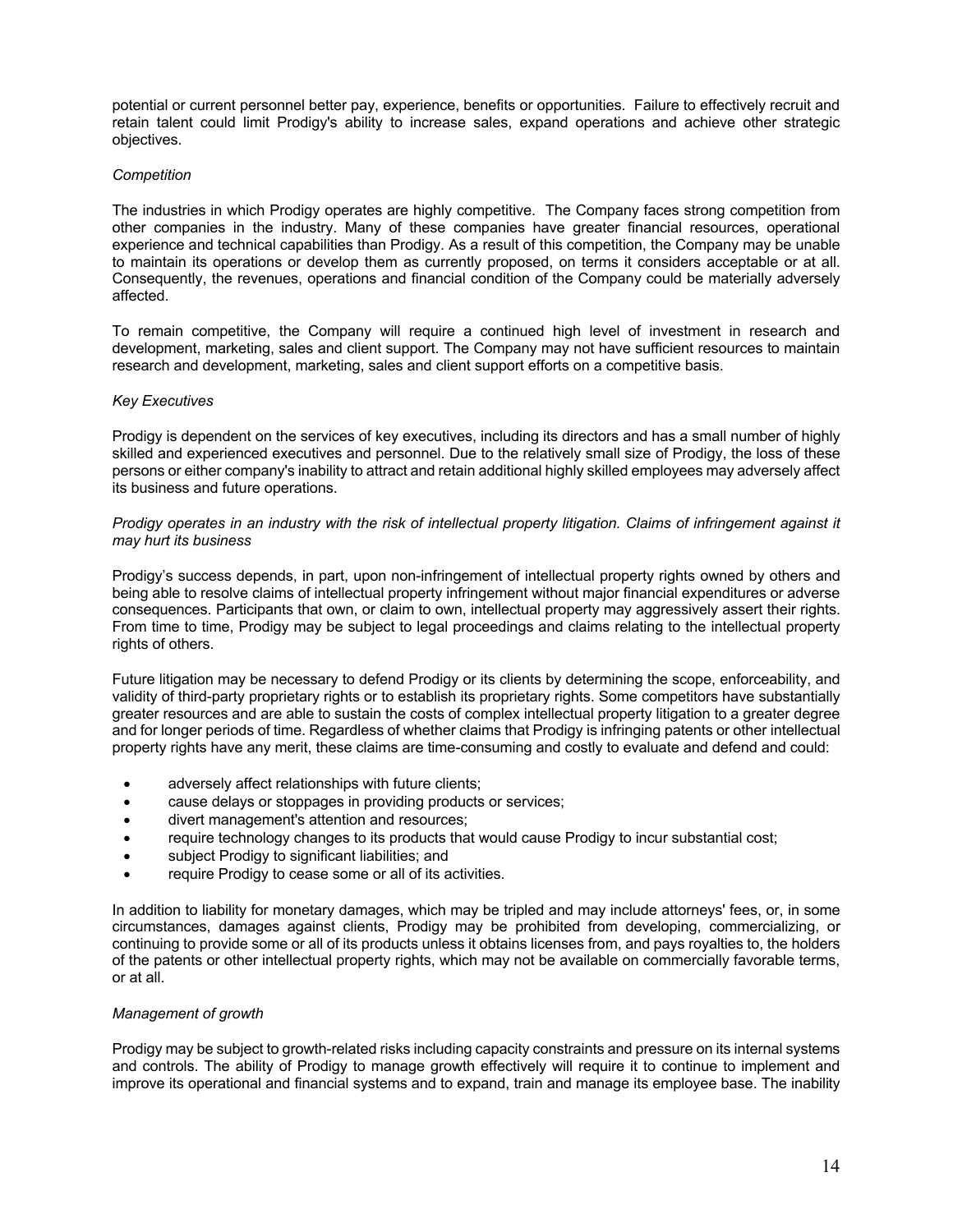of Prodigy to deal with this growth may have a material adverse effect on Prodigy's business, financial condition, results of operations and prospects.

## *Internal Controls and Procedures*

Management of the Company has established processes to provide them with sufficient knowledge to support representations that they have exercised reasonable diligence to ensure that (i) the financial statements of the Company do not contain any untrue statement of material fact or omit to state a material fact required to be stated or that is necessary to make a statement not misleading in light of the circumstances under which it is made, as of the date of and for the periods presented thereby, and (ii) the financial statements of the Company fairly present in all material respects the financial condition, results of operations and cash flow of the Company, as of the date of and for the periods presented. However, as a venture issuer, the certifying officers of the Company filing such financial statements do not make any representations relating to the establishment and maintenance of:

- controls and other procedures designed to provide reasonable assurance that information required to be disclosed by the Company in its annual filings, interim filings or other reports filed or submitted under securities legislation is recorded, processed, summarized and reported within the time periods specified in securities legislation; and
- a process to provide reasonable assurance regarding the reliability of financial reporting and the preparation of financial statements for external purposes in accordance with the Company's accounting principles.

The Company's certifying officers are responsible for ensuring that processes are in place to provide them with sufficient knowledge to support the representations they are making in the certificate. Investors should be aware that inherent limitations on the ability of certifying officers of a venture issuer to design and implement on a cost effective basis disclosure controls and procedures, and internal controls over financial reporting, may result in additional risks to the quality, reliability, transparency and timeliness of interim and annual filings and other reports provided under securities legislation.

# *Lack of Trading*

The lack of trading volume of the Company's shares reduces the liquidity of an investment in the Company's shares.

# *Volatility of Share Price*

Market prices for shares of TSX Venture Exchange listed companies are often volatile. Factors such as announcements of financial results, and other factors could have a significant effect on the price of the Company's shares.

### *COVID-19 Considerations*

The Company's business, operations and financial condition could be materially adversely affected by the outbreak of epidemics or pandemics or other health crises beyond our control, including the current outbreak of COVID-19. On January 30, 2020, the World Health Organization declared the COVID-19 outbreak a global health emergency. Many governments have likewise declared that the COVID-19 outbreak in their jurisdictions constitutes an emergency. Reactions to the spread of COVID-19 have led to, among other things, significant restrictions on travel, business closures, quarantines and a general reduction in consumer activity. While these effects are expected to be temporary, the duration of the business disruptions and related financial impact cannot be reasonably estimated at this time.

Such public health crises can result in volatility and disruptions in the supply and demand for various products and services, global supply chains and financial markets, as well as declining trade and market sentiment and reduced mobility of people, all of which could affect interest rates, credit ratings, credit risk and inflation. The risks to the Company of such public health crises also include risks to employee health and safety and a slowdown or temporary suspension of operations in geographic locations impacted by an outbreak. At this point, the extent to